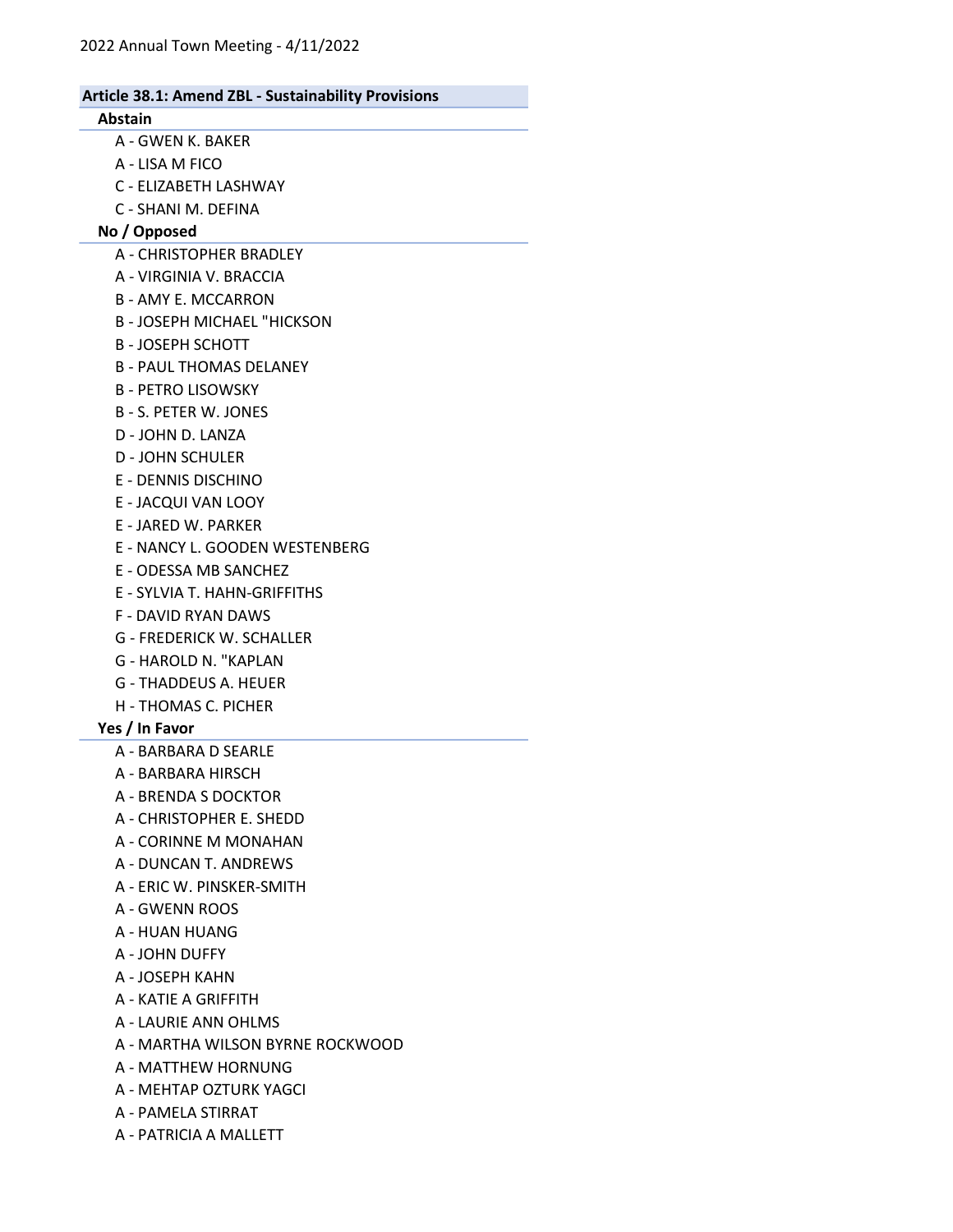- A REBECCA LOUISE CRANE A - SHEILA OLSON A - SUSAN LYSAGHT HURLEY A - SUZANNE G LITTLEFIELD A - WENDY WITHINGTON PAUL B - ALBERT BENEDICT "KRUG B - ARTHUR S. PRIVER B - BETSY G. ROBERTI B - CHRISTINA HORNER B - DAVID L. MURPHY B - DEED MCCOLLUM B - EUNICE B. GROARK B - FREDRICK E. BUNGER B - GARY ARTHUR B - IVY WANG B - JAMES L. ROBERTI B - KATHERINE S. CORT
	- B KELLY C. FRIENDLY
	- B LINDA H. CHOW
	- B MARY EATON CROWN
	- B MELISSA A. MARTIN
	- B MIDDLETON ANSLEY "MARTIN
	- B NORA TRACY PHILLIPS
	- B ROBERTA MORGENSTERN
	- B SCOTT K. BENDER
	- B SKYE JACOBS
	- C ANDREA N. WARD
	- C ANN M. HOWLEY
	- C ANN WELKE RAPPAPORT
	- C BEATRICE BEZMALINOVIC DHEBAR
	- C CHRISTINE S. MIZZI
	- C HOLLY M. GRACE
	- C HYUN SOOK RYU SONG
	- C KATE MCGEOUGH
	- C KATHY Y. EGAN
	- C KELLY MCCOULF NORRIS
	- C LEANNE J. LEIBMAN
	- C LINDA OLIVER GRAPE
	- C LOIS C. SULLIVAN
	- C LUCIENNE V. RONCO
	- C LUCY ROONEY KAPPLES
	- C MARCIA TESTA SIMONSON
	- C MARTIN JAY "MCHALE
	- C MORRIS RUSTY KELLOGG
	- C PAMELA POSEY
	- C ROYALL H. SWITZLER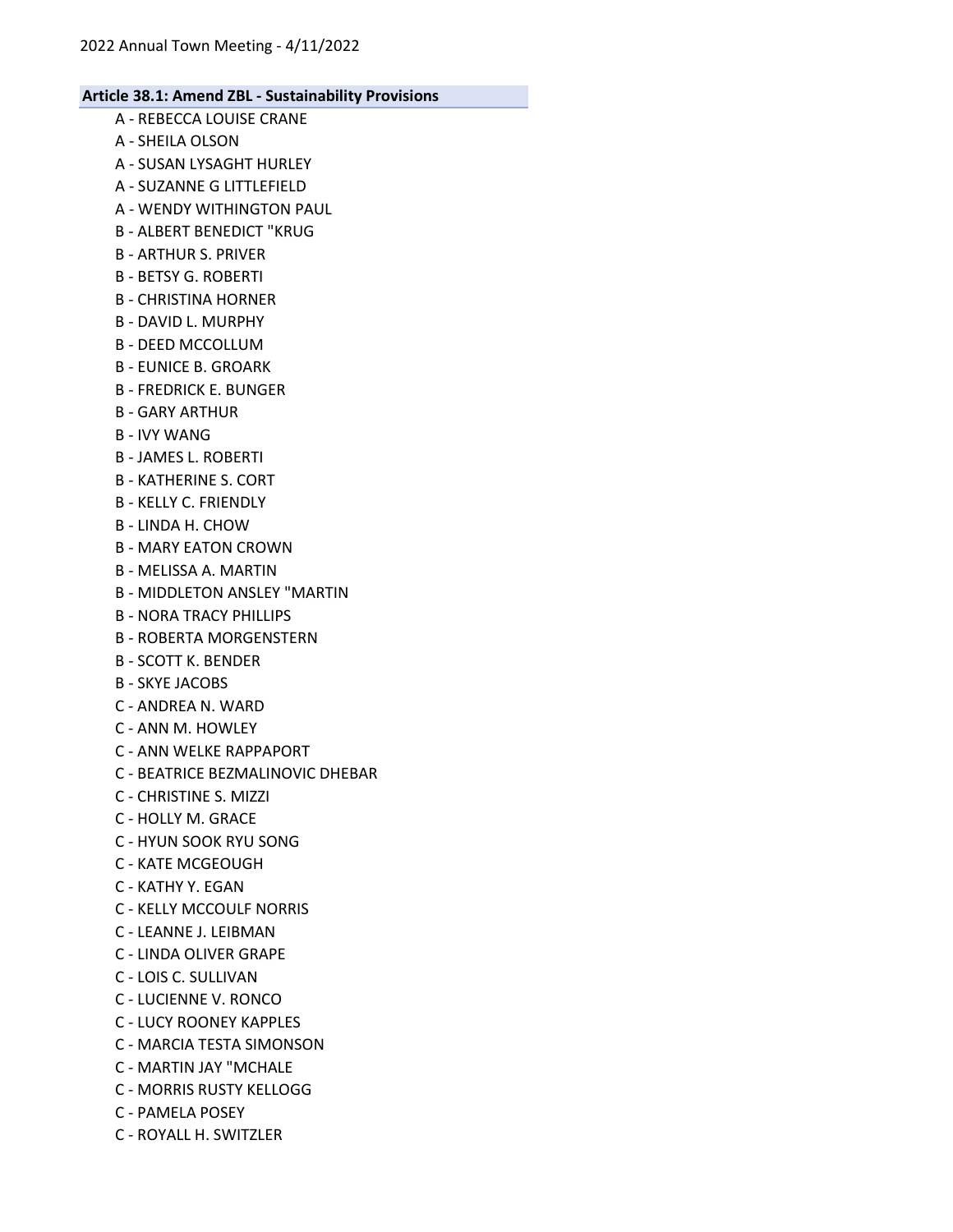- C SARA H. RAVERET
- C SARAH H. PEDERSEN
- C SHARON L. GRAY
- C SUSAN K. MAGGIONI
- C THOMAS H. ULFELDER
- C WENDY HARRIS GARBER
- D ANN-MARA S. LANZA
- D CAROL ALMEDA-MORROW
- D CHRISTINE A. KEHOE
- D CRAIG EDWARD MACK
- D DEREK B. REDGATE
- D DIANE E. HALL
- D ELIZABETH SULLIVAN WOODS
- D ELLIOT GODFREY SWAN
- D ETHAN I. DAVIS
- D GAIL FRANCES SULLIVAN
- D IAN COHEN
- D ILLANA S. NISSENBAUM
- D LAURA ROBERT-FRAGASSO
- D LAURA SCHOTSKY OLTON
- D LINA EVE VITA MUSAYEV
- D LORI A. FERRANTE
- D MARGIE PALLADINO
- D MARK B. BENJAMIN
- D MARY BETH GRIMM
- D MASON R. SMITH
- D MAURA MURPHY
- D PATTI QUIGLEY
- D QUENTIN S. PRIDEAUX
- D RICHARD D. "HILL
- D SANDRA SABA JOSEPH
- D STEPHEN G. MURPHY
- D W. ARTHUR "GARRITY
- E CAREN PARKER
- E JESSICA BETH GRAHAM
- E JOAN GAUGHAN
- E KATHERINE K. MACDONALD
- E KATHERINE L. "BABSON
- E KEVIN J. MACDONALD
- E LAURENCE D. SHIND
- E LISE M. OLNEY
- E MARLA L. ROBINSON
- E MARY GARD
- E NEAL R. GOINS
- E PAUL A. CRAMER
- E RAINA C. MCMANUS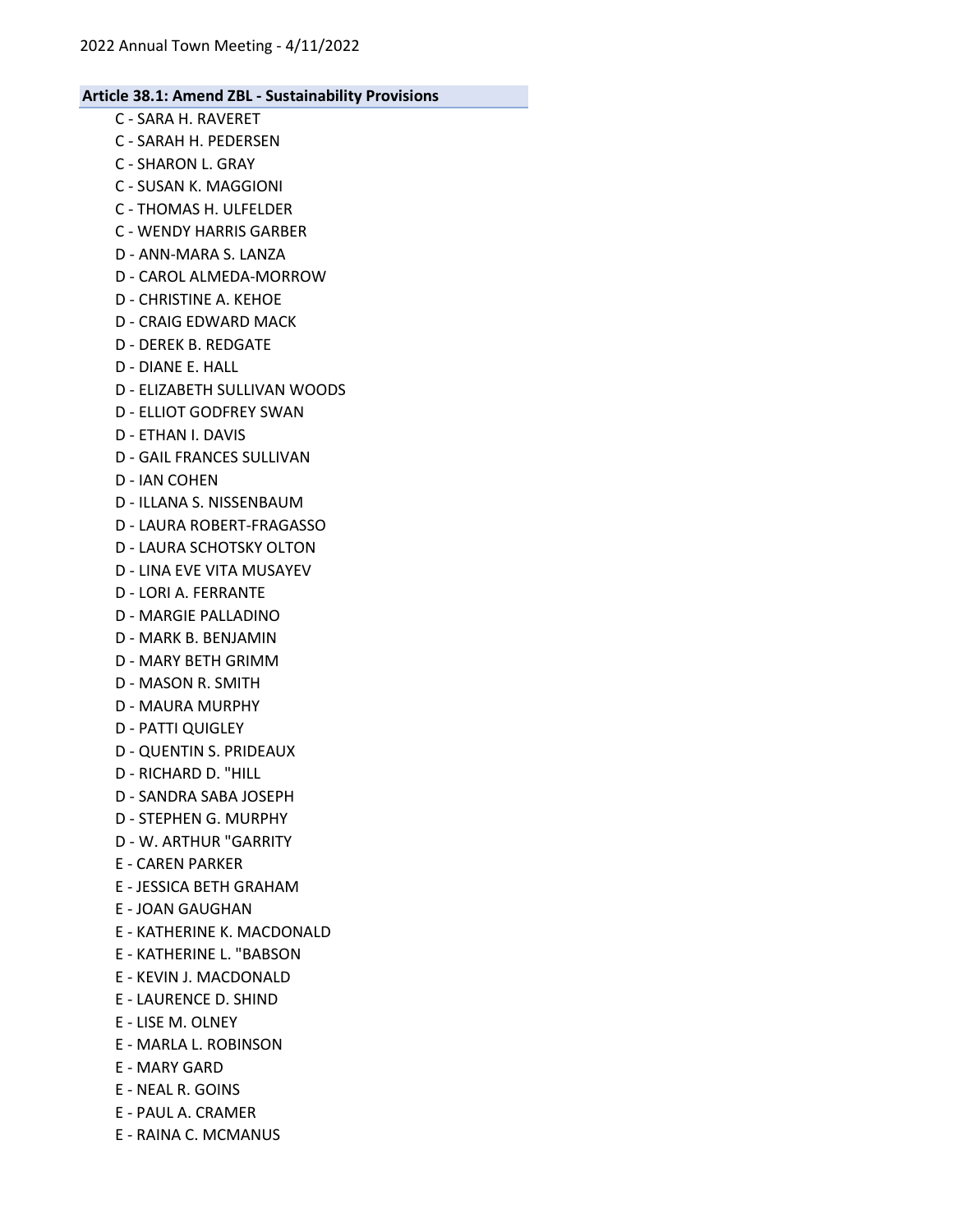- E RANI ELWY
- E REGINA C. LAROCQUE
- E RUSSELL THOMAS GENTRY
- E THOMAS J. MACDONALD
- E TIMOTHY W. FULHAM
- E WENDY A. HAERING-ENGELS
- E WENDY S. BECK VON PECCOZ
- F ANNE P. COHEN
- F C. MADISON "RILEY
- F CHRISTINE SWENSON LAWRENCE
- F CYNTHIA C. EDWARDS
- F DAVID LIVINGSTON
- F ELAINE M. PUTNAM
- F ELIZABETH LANGE
- F ELIZABETH MAY
- F ERIC M. CARLSON
- F FREDERIC W. RIPLEY
- F HOPE CROSIER
- F JAY PROSNITZ
- F LISA COLLINS
- F MICHAEL ANDREW LICATA
- F MICHAEL J. MASTRIANNI
- F MICHELE DRAGON LIVINGSTON
- F NICHOLE ANN BERNIER
- F NIKI BRINKMAN-OFENLOCH
- F PRUDENCE B. HAY
- F SALVATORE "DEFAZIO
- F SARA A. JENNINGS
- F SHAWN BAKER
- F SHELLY WARD
- F STEVEN J. SIMONS
- F SUSAN KAGAN LANGE
- F VIRGINIA LEE FERKO
- G ALICE HANLON PEISCH
- G ALLAN L. PORT
- G ANDREW A. WILSON
- G CRAIG L. COHEN
- G DIANE CAMPBELL
- G DOUGLAS W. SMITH
- G EDWARD D. FOLLAND
- G JANET Z. GIELE
- G JE'LESIA JONES
- G JOAN HACKETT CODY
- G JUDSON L. JAFFE
- G KARL HAMMOND
- G KATHLEEN F. TRUMBULL